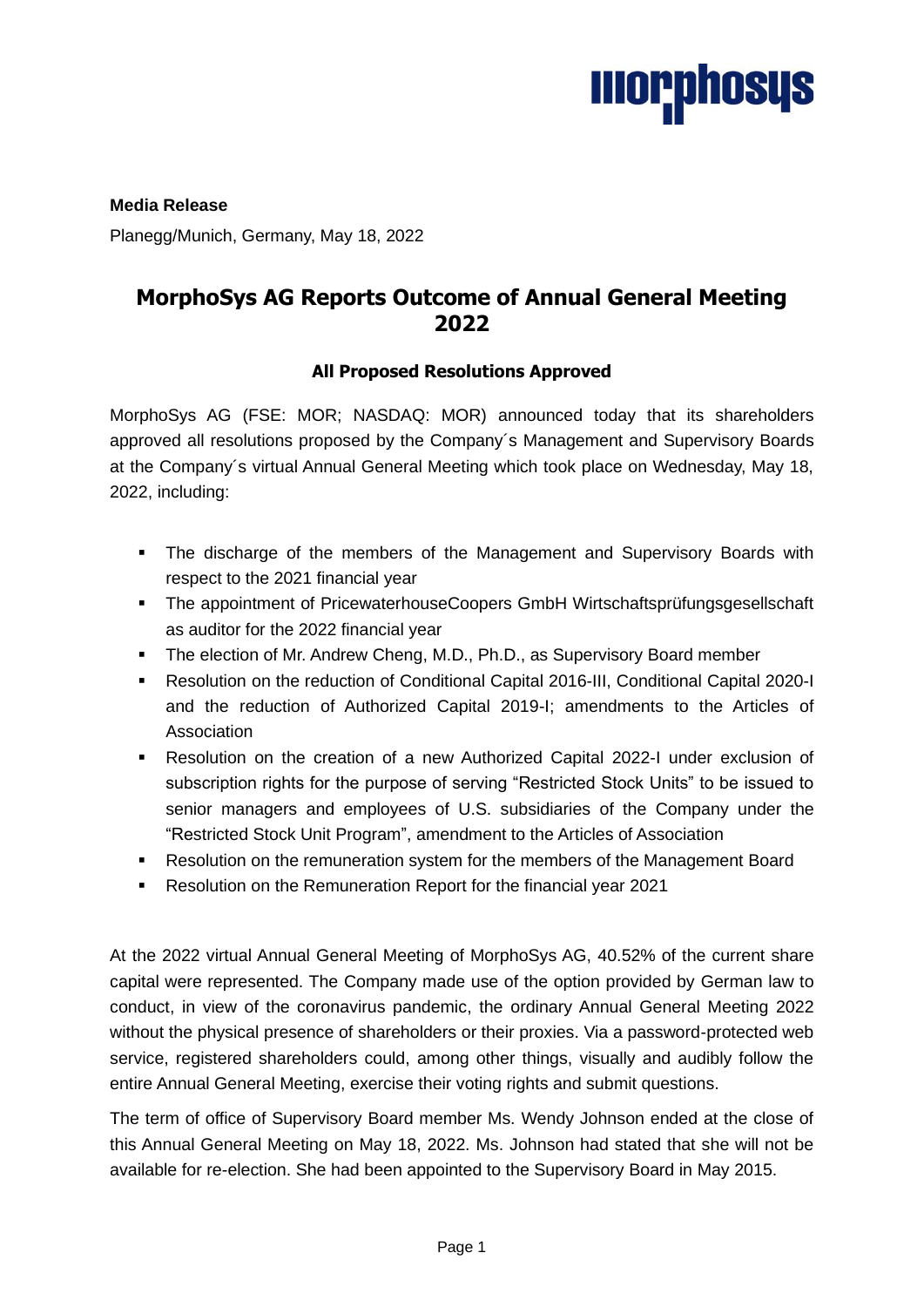"On behalf of my colleagues of the Supervisory Board I thank Wendy for her commitment and invaluable support over many years and whish her every success in the future," said Marc Cluzel, M.D., Ph.D., Chairman of the Supervisory Board of MorphoSys AG. "We are pleased to welcome Andrew Cheng, M.D., Ph.D., to the Supervisory Board and look forward to working with him. Based on his vast experience he will be a valuable support to MorphoSys in the future."

"I would like to thank our shareholders for their continued support and trust, also on behalf of the Management Board and Executive Committee," said Jean-Paul Kress, M.D., Chief Executive Officer of MorphoSys AG.

More information on the Company's Annual General Meeting including the voting results on all agenda items can be found at [www.morphosys.com/agm.](www.morphosys.com/agm)

#### **About MorphoSys**

At MorphoSys, we are driven by our mission to give more life for people with cancer. As a global commercialstage biopharmaceutical company, we use groundbreaking science and technologies to discover, develop, and deliver innovative cancer medicines to patients. MorphoSys is headquartered in Planegg, Germany, and has its U.S. operations anchored in Boston, Massachusetts. To learn more, visit us at [www.morphosys.com](http://www.morphosys.com/) and follow us on [Twitter](https://twitter.com/morphosys) and [LinkedIn.](https://www.linkedin.com/company/morphosys/)

#### *Forward Looking Statements*

*This communication contains certain forward-looking statements concerning the MorphoSys group of companies. The forward-looking statements contained herein represent the judgment of MorphoSys as of the date of this release and involve known and unknown risks and uncertainties, which might cause the actual results, financial condition and liquidity, performance or achievements of MorphoSys, or industry results, to be materially different from any historic or future results, financial conditions and liquidity, performance or achievements expressed or implied by such forward-looking statements. In addition, even if MorphoSys' results, performance, financial condition and liquidity, and the development of the industry in which it operates are consistent with such forwardlooking statements, they may not be predictive of results or developments in future periods. Among the factors that may result in differences are that MorphoSys' expectations may be incorrect, the inherent uncertainties associated with competitive developments, clinical trial and product development activities and regulatory approval requirements, MorphoSys' reliance on collaborations with third parties, estimating the commercial potential of its development programs and other risks indicated in the risk factors included in MorphoSys' Annual Report on Form 20-F and other filings with the U.S. Securities and Exchange Commission. Given these uncertainties, the reader is advised not to place any undue reliance on such forward-looking statements. These forward-looking statements speak only as of the date of publication of this document. MorphoSys expressly disclaims any obligation to update any such forward-looking statements in this document to reflect any change in its expectations with regard thereto or any change in events, conditions or circumstances on which any such statement is based or that may affect the likelihood that actual results will differ from those set forth in the forwardlooking statements, unless specifically required by law or regulation.*